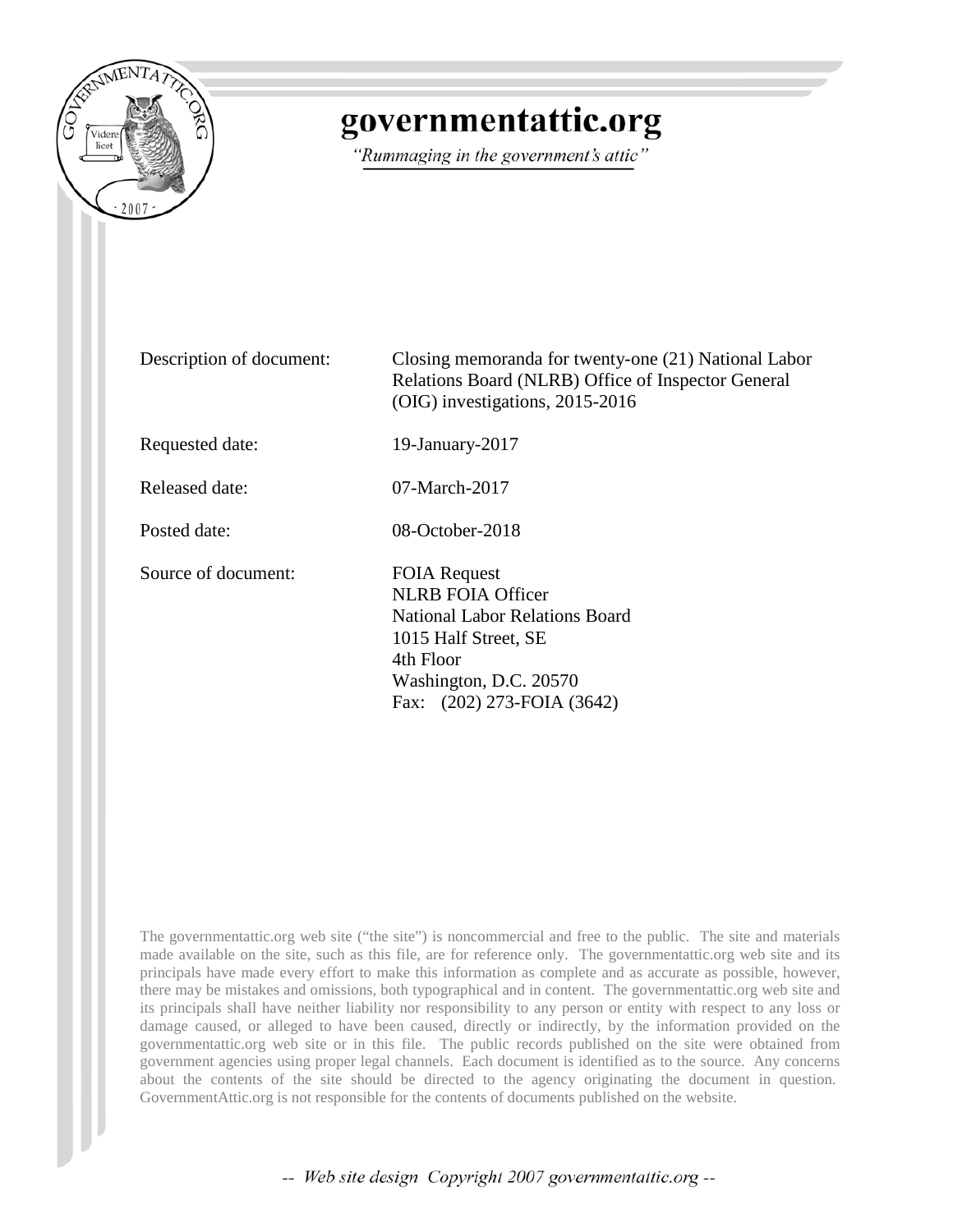

# **United States Government NATIONAL LABOR RELATIONS BOARD**

**OFFICE OF INSPECTOR GENERAL** 

Washington, DC 20570-0001

March 7, 2017

This letter is in response to your Freedom of Information Act (FOIA) request, dated January 19, 2017, seeking "[a] digital copy of the final report, report of investigation, closing memo, and any other final dispository [sic] document or closing memo or referral letter" for the following closed investigations: OIG-1-476, OIG-1-497, OIG-1-498, OIG-1-499, OIG-1- 500, OIG-1-502, OIG-1-505, OIG-1-506, OIG-1-507, OIG-1-508, OIG-1-509, OIG-1-510, OIG-1-511, OIG-1-512, OIG-1-513, OIG-1-514, OIG-1-515, OIG-1-516, OIG-1-521, OIG-1-  $524$ , and OIG-I-525. The request was referred to the Office of Inspector General (OIG) by the National Labor Relations Board (NLRB) on February 6, 2017. This request was assigned FOIA tracking number **OIG-2017-007** by the OIG and **LR-2017-0940** by the NLRB's FOIA Branch. Our search revealed 38 responsive records: 21 closing memoranda and 17 investigative reports.

# Closing memoranda

The closing memoranda are provided as an enclosure. Redactions have been made to portions of the closing memoranda to protect the privacy interests of the individuals named in these records. Those redactions were made pursuant to FOIA Exemption 6, which pertains to information the release of which would constitute a clearly unwarranted invasion of personal privacy, and FOIA Exemption 7(C), which pertains to records or information complied for law enforcement purposes, the release of which could reasonably be expected to constitute an unwarranted invasion of personal privacy. 5 U.S.C. § 552(b)(6) and (7)(C). Furthermore, information that would disclose techniques and procedures for law enforcement investigations or prosecutions has been redacted from these records pursuant to the policies embodied in FOIA Exemption 7(E). 5 U.S.C.  $\S$  552(b)(7)(E). Finally, redactions have been made to portions of these records to protect the material containing deliberative process. Those redactions were made pursuant to FOIA Exemption 5, which protects the decision making processes of government agencies. 5 U.S.C.  $\S$  552(b)(5).

# Investigative reports

I conclude that any responsive records constituting investigative reports involving a completed and/or closed investigation by the OIG are exempt from disclosure pursuant to Exemptions 6, 7(C) and 7(D) of FOIA. See 5 U.S.C. §§ 522(b)(6), (7)(C) and (7)(D).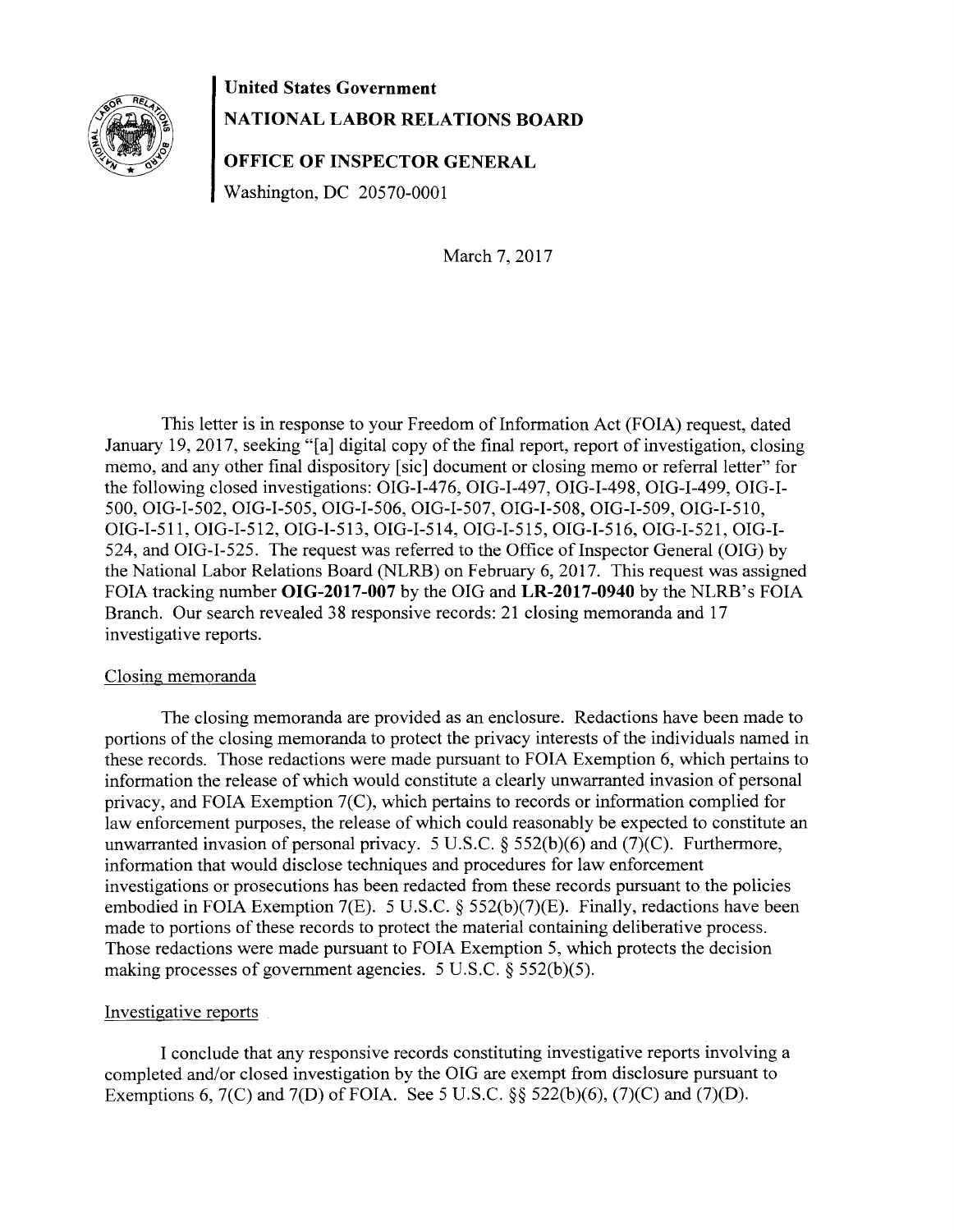# Page 2 March 7, 2017

In the processing of investigations, the OIG obtains much information from individuals who would be reluctant or who would refuse to supply such information if it were routinely disclosed pursuant to a request under the FOIA. In carrying out his responsibilities, the Inspector General must be able to obtain all potentially relevant information. The protection of the identities of individuals and the substance of the information they provide is an important means of assuring the Inspector General's continuing ability to obtain such relevant information. Compelled disclosure of the information would substantially deter voluntary cooperation, hinder obtaining information from all potential sources and, consequently, substantially interfere with present and future enforcement proceedings. See NLRB v. Robbins Tire and Rubber Co., 437 U.S. 214 (1978). Additionally, release of information about individuals referred to in such documents would constitute a clearly unwarranted invasion of their personal privacy, and you have made no showing of public interest in the disclosure of such information that would outweigh those privacy interests. See, e.g., Department of Justice v. Reporters Committee, 489 U.S. 749 (1989); Department of the Air Force v. Rose, 425 U.S. 352 (1976). I conclude that the deletion of names from the investigative reports would not preserve the interests recognized by these exemptions, since disclosure of the material contained therein would, itself, constitute invasions of personal privacy, reveal confidential sources and, therefore, interfere with enforcement proceedings.

I also conclude that investigative reports involving completed/closed investigations by the OIG are privileged from disclosure by Exemption 5 of the FOIA, 5 U.S.C. § 552 (b) (5), since they are intra-agency memoranda and attorney work-products which would not be available by law to a party other than an agency in litigation with this Agency. The legislative history of Exemption 5 makes it clear that this subsection of the FOIA was designed to protect and promote the objectives of fostering frank deliberation and consultation within the Agency and to prevent premature disclosure of recommendations which could disrupt the decision-making process. Investigative reports from the Inspector General to the Board and/or the General Counsel clearly reflect the deliberative and consultative process of the Agency which Exemption 5 protects from forced disclosure. See NLRB v. Sears, Roebuck and Co., 421 U.S. 132 (1975).

Regarding FOIA processing fees, we determined that our review process resulted in what could be considered de minimis chargeable cost. As such, it is not necessary to determine your fee category.

If you need any further assistance or would like to discuss any aspect of your request, please do not hesitate to contact the NLRB FOIA Public Liaison at (202) 273-0902 or by email at FOIAPublicLiason@nlrb.gov. Additionally, you may contact the Office of Government Information Services (OGIS) at the National Archives and Records Administration to inquire about the FOIA mediation services they offer. The contact information for OGIS is as follows: Office of Government Information Services, National Archives and Records Administration, 8601 Adelphi Road- OGIS, College Park, MD, 20740-6001, email at  $\underline{\text{ogis}}(\overline{a})$ nara.gov, telephone at (202) 741-5770, toll free at (877) 684-6448, or facsimile at (202) 741-5769.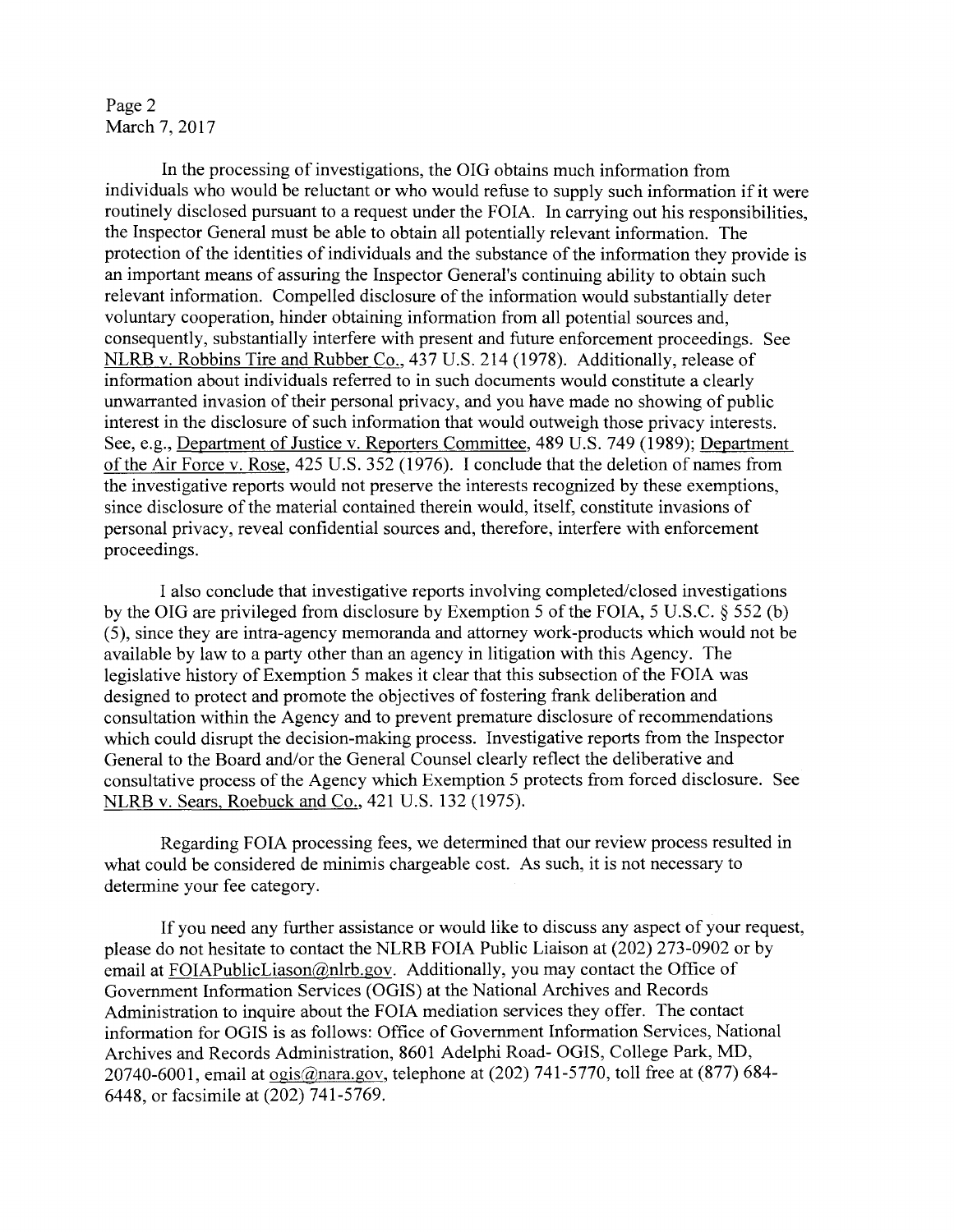Page 3 March 7, 2017

I am responsible for the above determination. You may obtain a review of this determination under the provisions of the NLRB Rules and Regulations, 29 C.F.R. §  $102.177(c)(2)(v)$ , by filing an appeal with the Division of Legal Counsel, National Labor Relations Board, 1015 Half Street, SE, Washington, DC 20570, or by email to DLCFOIAAppeal@nlrb.gov, within 90 calendar days from the date of this letter, such period to run on the calendar day after the date of this letter. Any appeal should contain a complete statement of the reasons upon which it is based. Should you have any questions concerning this letter, you may contact me at  $(202)$  273-1961 or by email at james.tatum@nlrb.gov.

For your information, Congress excluded three discrete categories of law enforcement and national security records from the requirements of the FOIA. See 5 U.S.C. § 552(c). This response is limited to those records that are subject to the requirements of the FOIA. This is a standard notification that is given to all our requesters and should not be taken as an indication that excluded records do, or do not, exist.

Sincerely,

 $\frac{1}{\sqrt{C_v}}$   $\frac{1}{\sqrt{C_v}}$   $\frac{1}{\sqrt{C_v}}$   $\frac{1}{\sqrt{C_v}}$ 

James E. Tatum, Jr. Counsel to the Inspector General

Enclosure

cc: NLRB FOIA Officer (w/o enclosure)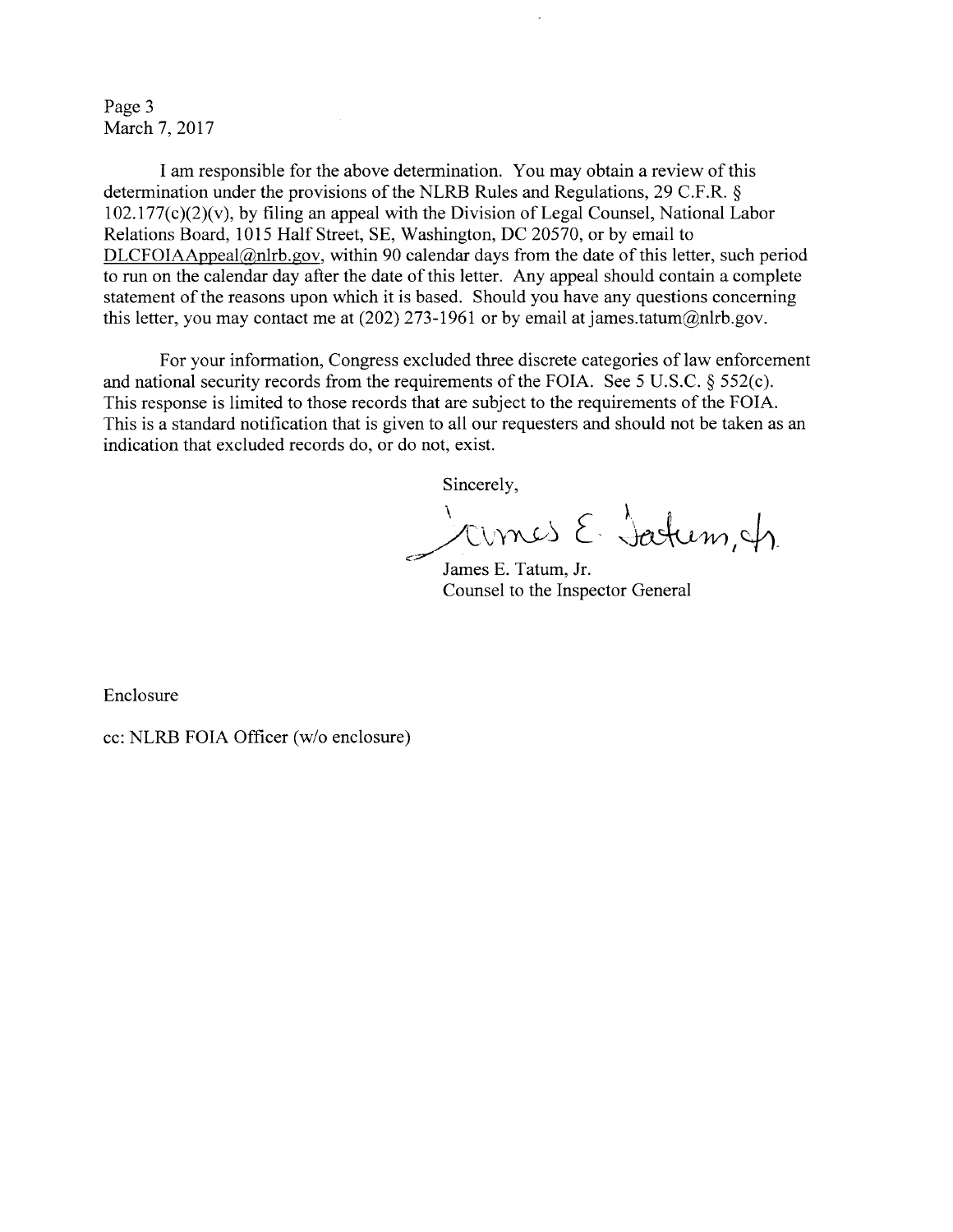

March 16, 2015

To: File

From: D. Berry  $\sum L \cdot L / \sum$ Inspector General

Subject: Completed Investigation ICO OIG-1-476

This investigation was initiated on June 15, 2012. The case involved an allegation that  $\frac{1 \text{Riempton}}{1 \text{Siempton}}$ , (subject),  $\frac{1 \text{Riempton}}{1 \text{Siempton}}$ , improperly released official information in a Examption 6, 7(C) filing. Our investigation substantiated the allegation. On September 2, 2014, we issued an investigative report. Because the subject was a possible 6, 7(C) in a  $\frac{6}{6}$ , 7(C), the report was provided t Exemption 6, 7(C) filling. Our investigation substantiated the allegation. On September 2, 2014, we issued an investigative report. Because the subject was a possible 6.7(C) in a  $\frac{1}{6}$ , 7(C) matter in 6, 7(C), the rep subject's  $\frac{6}{7}$ (C) was dimissed and he did not prevail on appeal. The Division of Legal Counsel has information regarding the disposition of the  $\frac{6}{7}$ (C) matter. The case is closed.

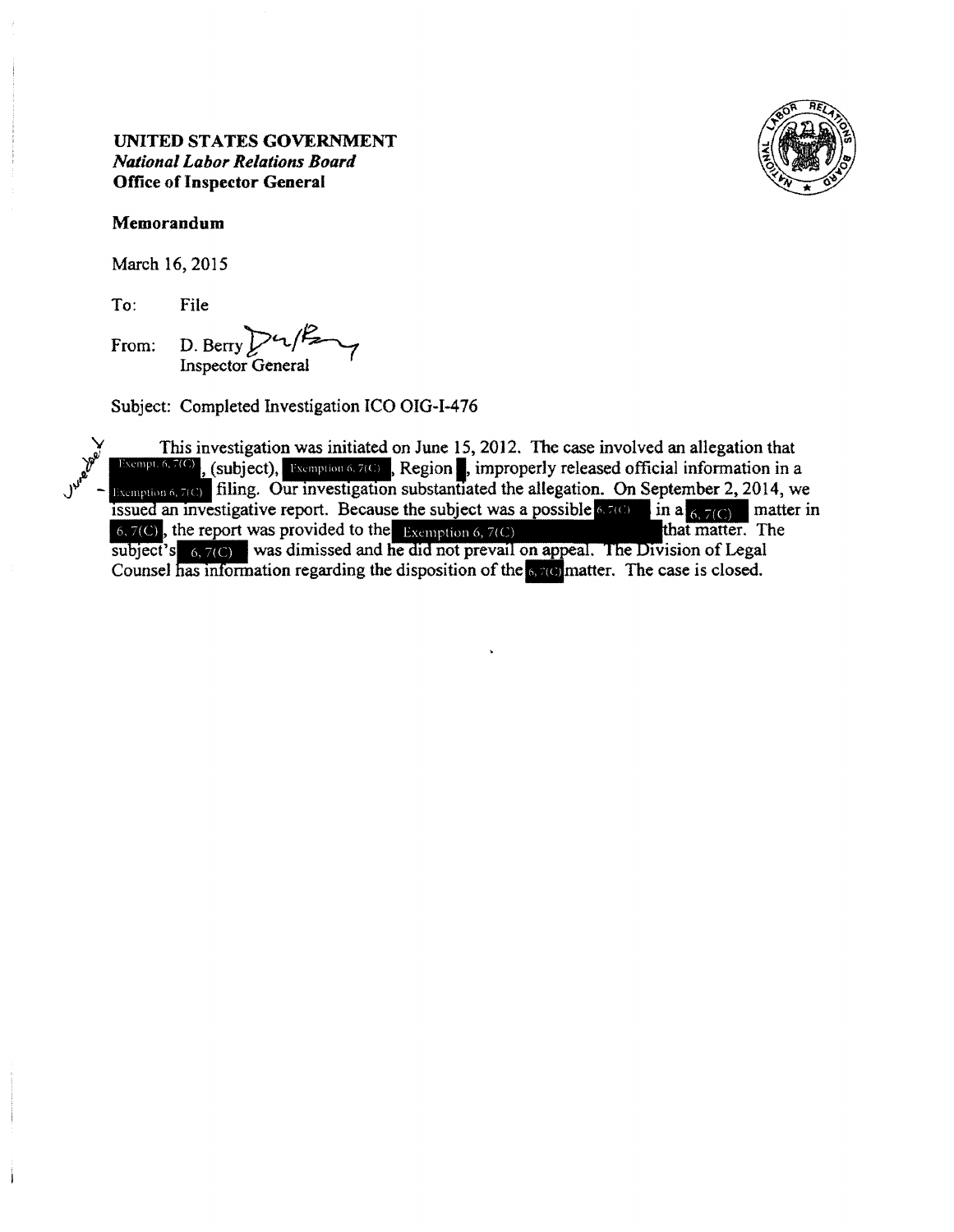

•

#### **Memorandum**

March 16, 2015

To: File

From: D. Berry  $\sum_{\text{L}}$ 

Subject: Completed Investigation ICO OIG-I-497

This investigation was initiated on February 4, 2014. The case involved an allegation that Exemption 6, 7(C), (subject), Exemption 6, 7(C), Region, was biased by improperly releasing information. We found that the allegation was not substantiated. On March 18, 2014, we sent a **letter to Exemption 6, 7(C)** that explained our findings. We issued a memorandum to the Division of Operations-Management, on March 4, 2015, to address what we considered to be Exemption 5 by the subject. The subject was counseled. The case is closed.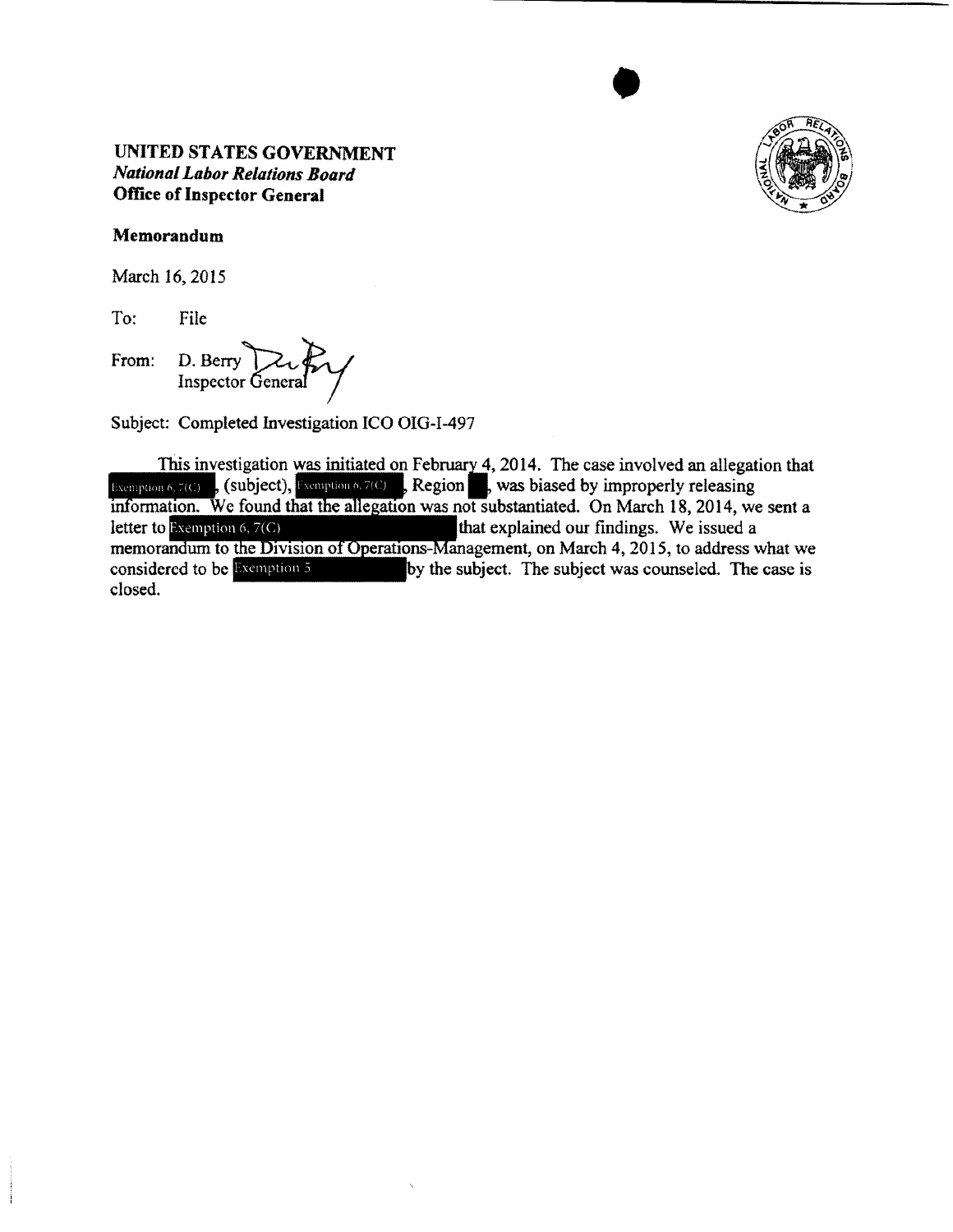

#### Memorandum

March 2, 2015

To: File

From:

D. Berry VAC

Subject: Completed Investigation ICO OIG-I-498

The investigation was initiated on March 7, 2014. The case involved an allegation that Exempt 6, 7(C) (subject), Exempt 6, 7(C) in the Exemption 6, 7(C) Sexemption 6, 7(C) smoked marijuania in the workplace. When interviewed, the subject denied the allegation. Based upon the information collected during the investigation, we found that the allegation was substantiated and, on August 6, 2014, a report was issued with a recommendation for appropriate dispciplinary , a disciplinary decision was issued for a 3-day suspension. On action. On Exemption 6,  $7(C)$ March 2, 2015, the Agency's Special Counsel reported that the subject failed to submit a timely grievence, and that he deciplinary decision was now final. The U.S. Attorney's Office, in Exempt. 6,<br>F(C) declined prosecution. Case closed.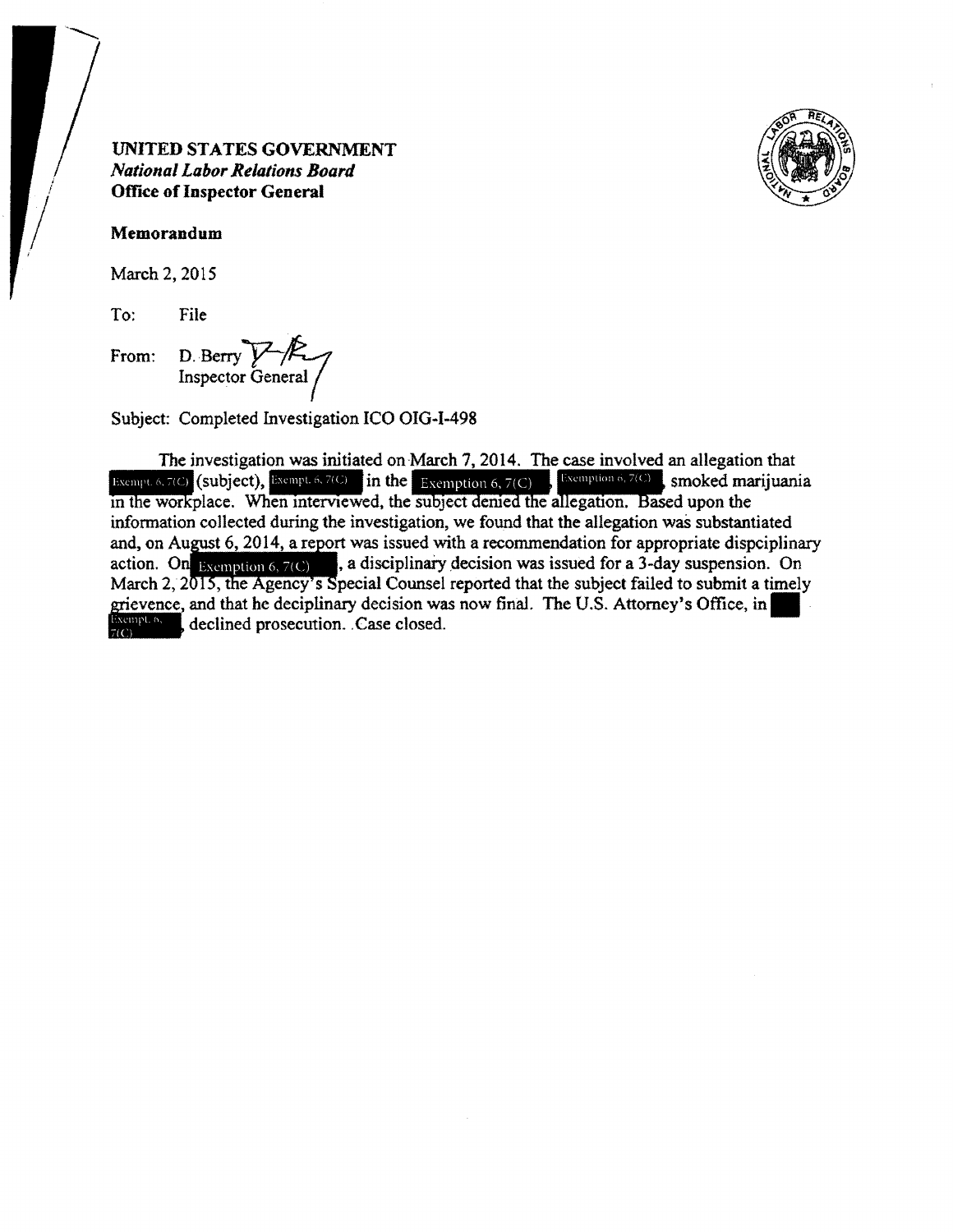

# **Memorandum**

January 28, 2015

To: David Berry Inspector General

From:

James Tatum, Jr Counsel

Subject: Completed Investigation OIG-I-499

On July 8, 2014, we initiated the investigation. The investigation involved allegations On July 8, 2014, we initiated the investigation. The investigation involved allegations that Exemption 6, 7(C). **Region**, misused the Government-Owned Vehicle, and that he was involved in a hit and run (property damage) while misusing said vehicle. Our investigative efforts substantiated the allegation. On January  $14$ , 2015, we reported our findings to the Division of Operations Mangement. On **Examption 6, 7(C)**, the subject resigned his position with the NLRB.

Because no additional investigation is appropriate, I recommend that the case be closed.

Exemption 5

 $2/18/2016$ Date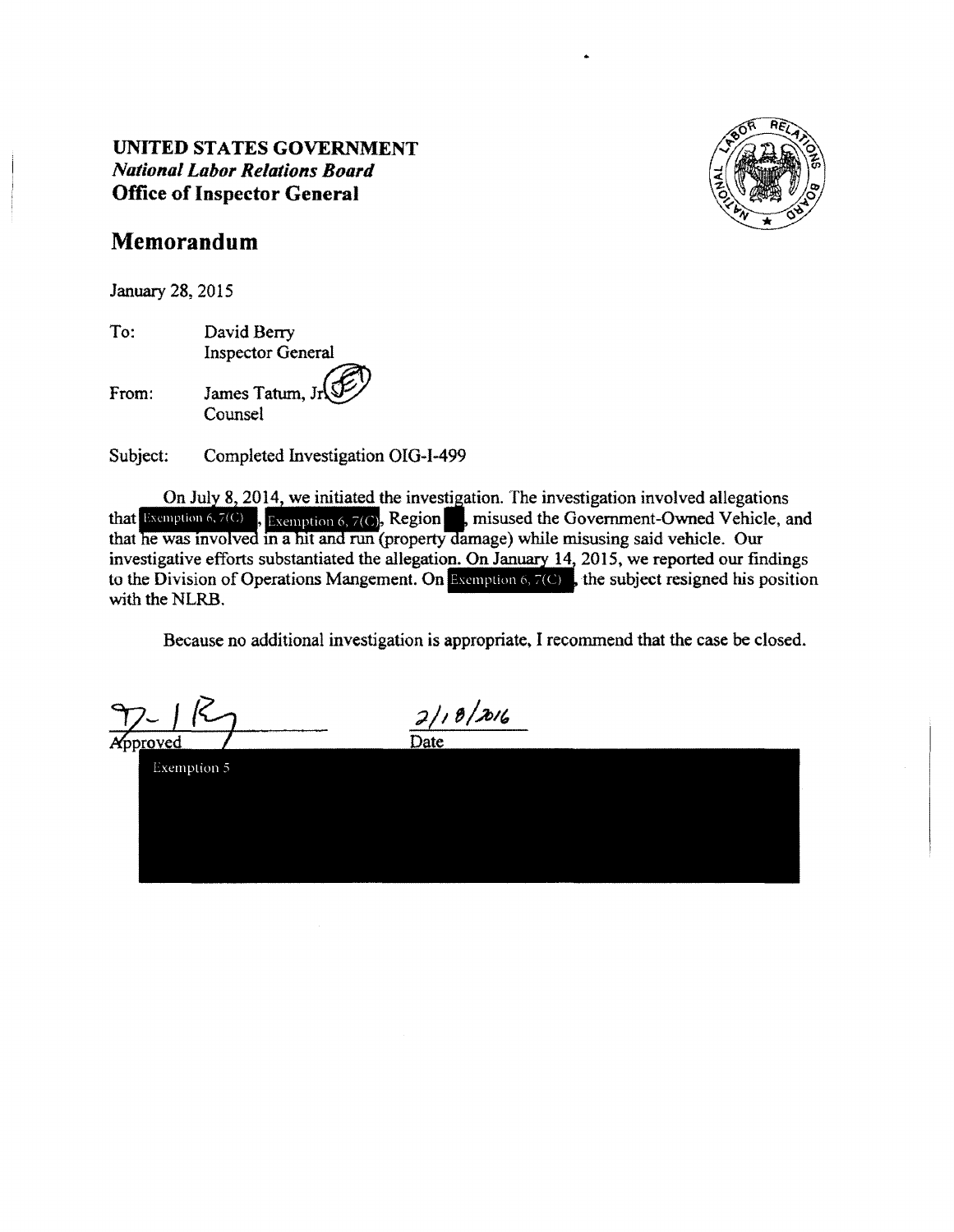

# **Memorandum**

January 6, 2015

To: David Berry Inspector General

From: James Tatum, Jr. Counsel  $\circledcirc$ 

Subject: Completed Investigation OIG-1-500

On August 25, 2014, we initiated the investigation. The investigation involved allegations Exemption 6, 7(C) (Exemption 6, 7(C)) Region misused official time that Exemption 6, 7(C) and a Government computer to post derogatory comments on Facebook. Our investigative efforts substantiated the allegation. On August 29, 2014, we reported our findings to the Division of Operations-Mangement. On Exemption 6, 7(C), the subject was removed.

 $\frac{1}{\text{Date}}$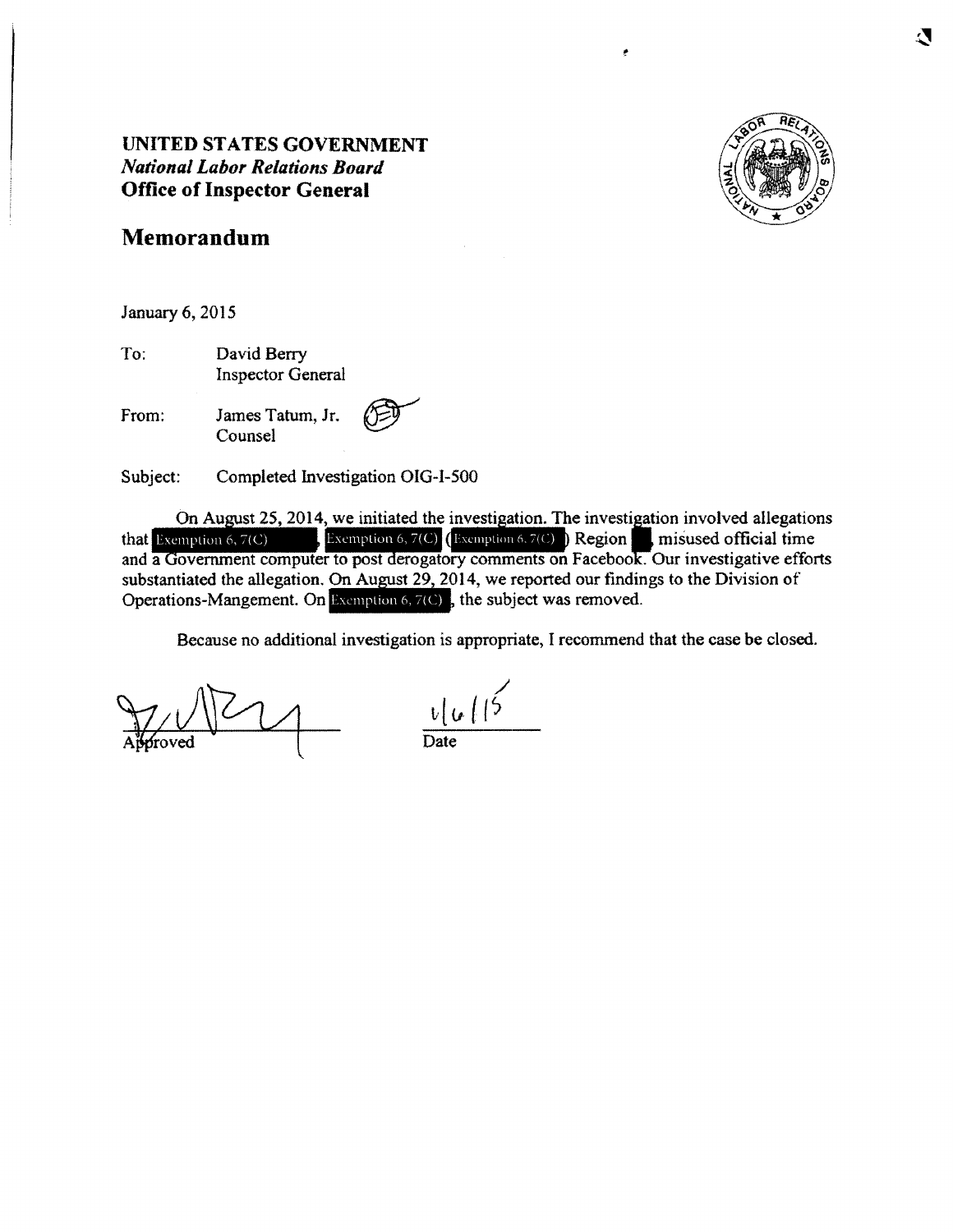

# **Memorandum**

May 4, 2015

To: From: David Berry Inspector General James Tatum,  $Jr$ Counsel

Subject: Completed Investigation OIG-I-502

On August 19, 2014, we initiated the investigation. The investigation involved an allegation that **Exemption 6.7(C)**, Exemption 6.7(C) Region violated the terms and conditions of the Agency's Telework Agreement by leaving his home during his telework hours to run a personal errand. Our investigative efforts substantiated the allegation. On October 24, 2014, we reported our findings to the Division of Operations-Mangement. On  $\blacksquare$  Comption 6,  $\bar{\tau}(C)$ , the subject entered into an Alternative Discipline Agreement with the Agency.

 $\n <sup>Q</sup>\n <sup>Q</sup>\n <sup>Q</sup>\n <sup>Q</sup>\n <sup>Q</sup>\n <sup>Q</sup>\n <sup>Q</sup>\n <sup>Q</sup>\n <sup>Q</sup>\n <sup>Q</sup>\n <sup>Q</sup>\n <sup>Q</sup>\n <sup>Q</sup>\n <sup>Q</sup>\n <sup>Q</sup>\n <sup>Q</sup>\n <sup>Q</sup>\n <sup>Q</sup>\n <sup>Q</sup>\n <sup>Q</sup>\n <sup>Q</sup>\n <sup>Q</sup>\n <sup>Q</sup>\n <sup>Q</sup>\n$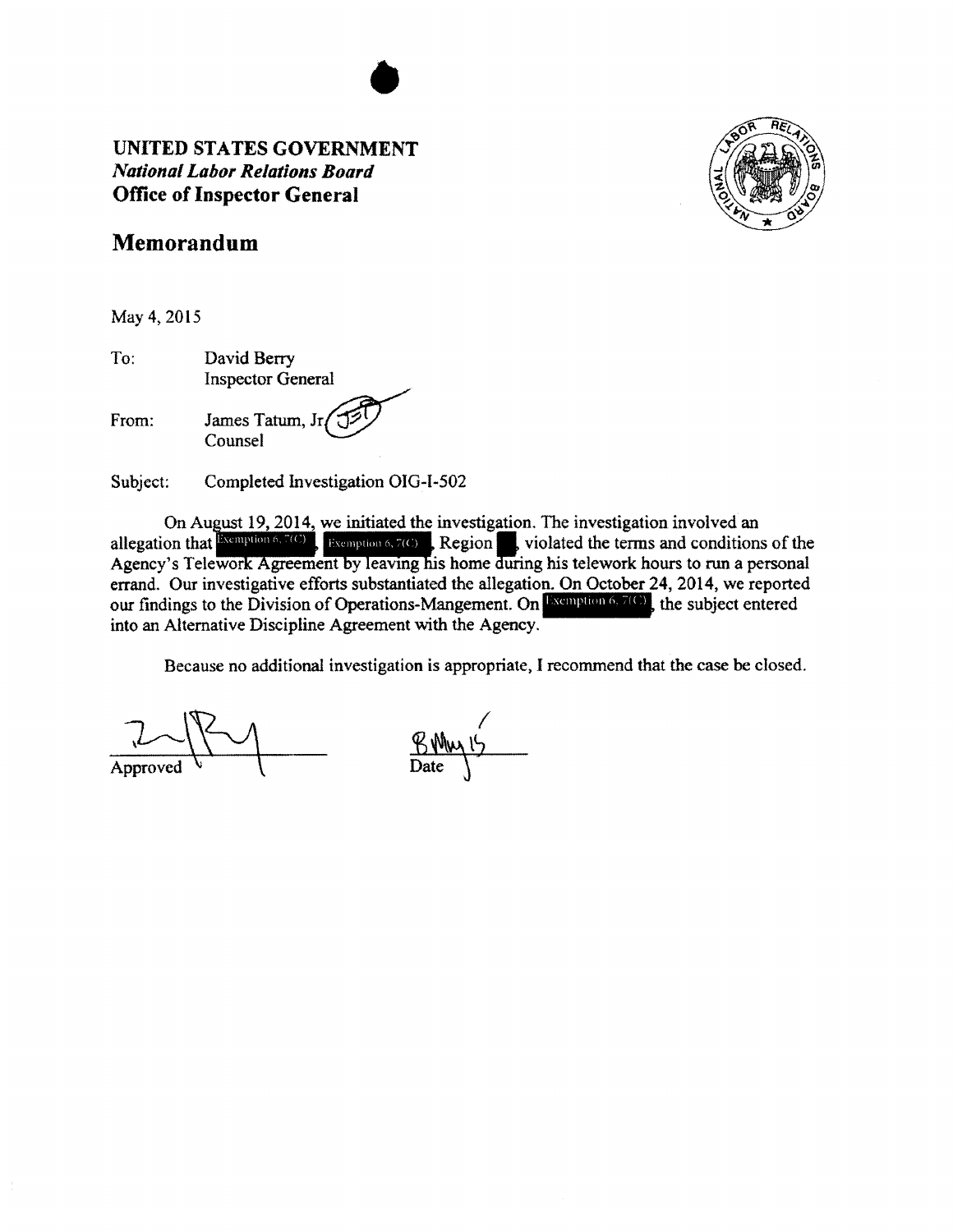

# **Memorandum**

March 16, 2015

To: David Berry Inspector General

From: James Tatum, Jr. Counsel

Subject: Completed Investigation OIG-I-505

On September 15, 2014, we were notified of the allegation against **Exemption 6, 7(C)**<br>Exemption 6, 7(C) i, Region<sup>8</sup>. Specifically, the allegation was that the subject was entering her arrival time into the sign-in  $\overline{\log}$  earlier than her actual arrival time. Our investigative efforts substantiated the allegation.

We were informed by Region  $\blacksquare$  management that it would be difficult to conduct an interview with the subject. Additionally, we were informed by Region<sup>n</sup> management that they were working with Special Counsel regarding other time and attendance issues involving the were working with special counser regarding other thire and attendance issues involving the subject. Based upon this information, on February 2, 2015, we determined that it would be appropriate to refer this matter back to action.

Exemption 6, 7(C) submitted by the subject, this matter is being handled by the Office of On March 3, 2015, Region management informed us that, because of *Exemple 6, 7(C)* Human Resources, Special Counsel and the Division of Operations,-Manuyunut

Approved 2

 $3116/2015$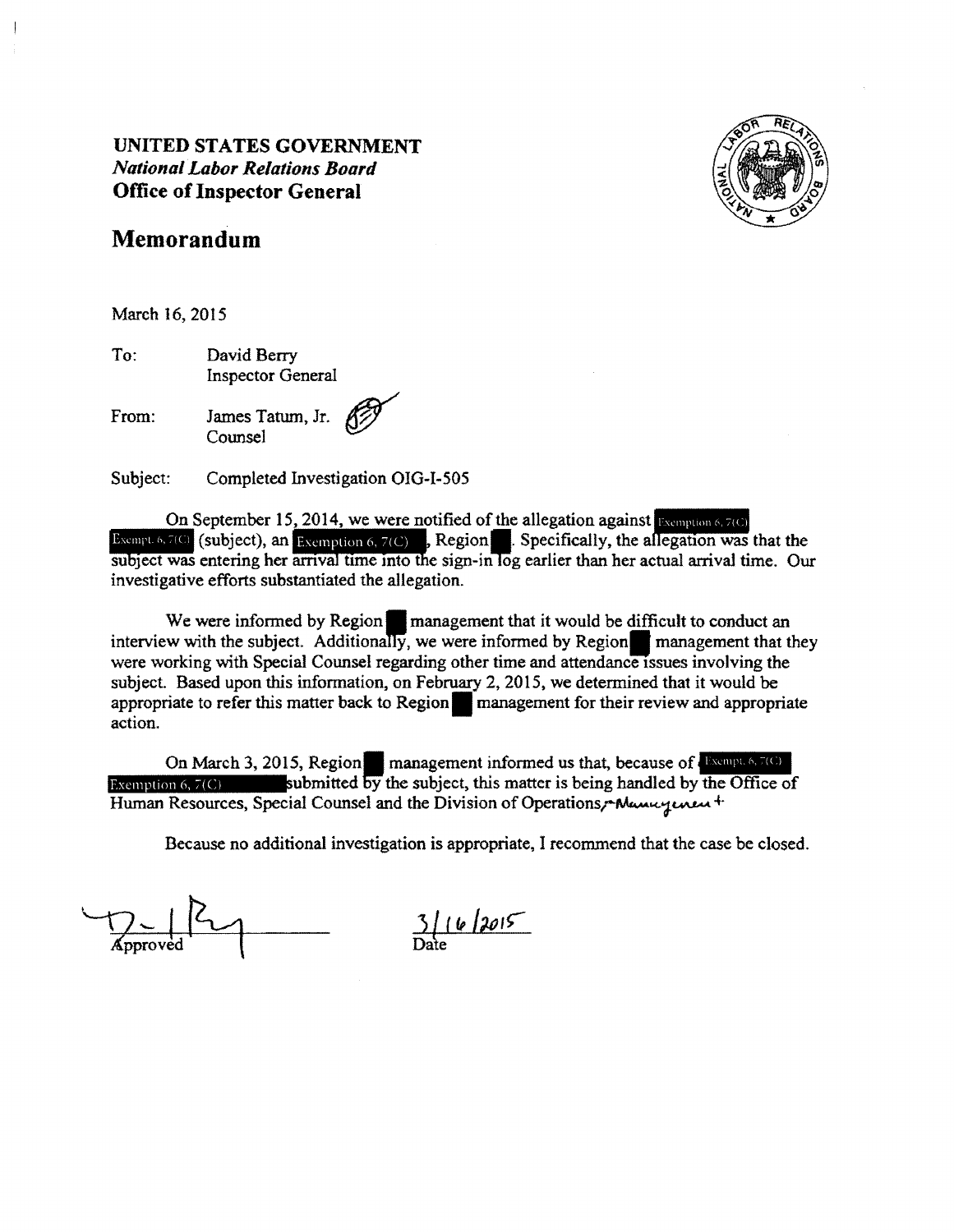

#### Memorandum

February 9, 2015

To: File From: D. Berry **Inspector General** 

Subject: Completed Investigation ICO OIG-I-506

This investigation was initiated on January 6, 2013. The case involved an allegation that Exemption 6,  $7(C)$ , (subject), Exemption 6,  $7(C)$ , Region miused the Government travel card. On<br>Exemption 6,  $7(C)$ , during the investigative interview, the subject resigned. The case is closed.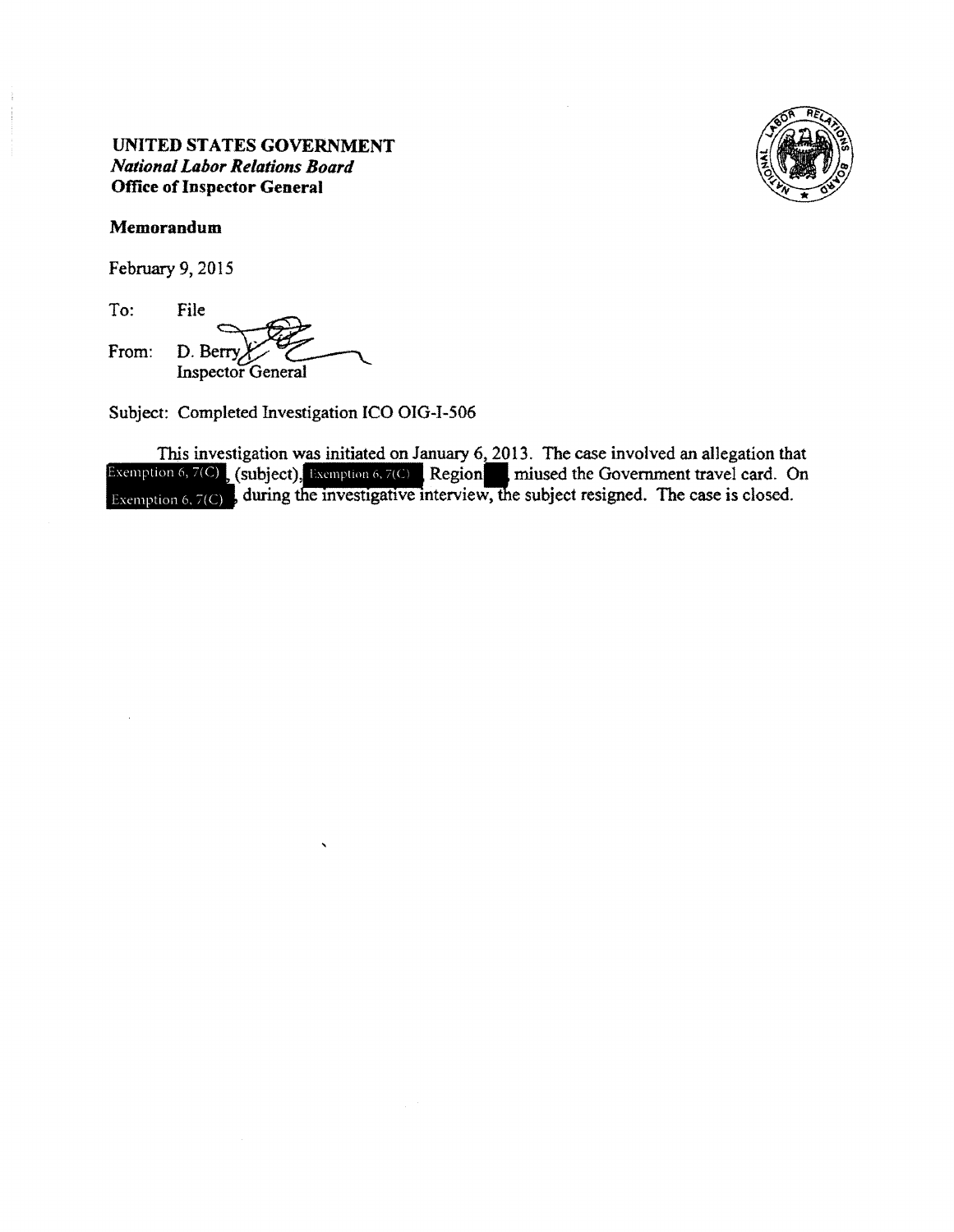

•

# **Memorandum**

August 5, 2015

To: David Berry Inspector General

From: Iames Tatum, Jr. Counsel

Subject: Completed Investigation OIG-I-507

On January 8, 2015, we initiated the investigation. The investigation involved an allegation that  $\frac{\text{Exemption 6}}{7(C)}$ , Exemption 6, 7(C) Exemption 6,  $7(C)$ , failed to properly process a tax lien that was received from the Commonwealth of Virginia. The investigation also involved an allegation that  $\frac{1}{2}$ Exemption 6, 7(C) Exemption 6, 7(C) failed to satisfy a just financial obligation. Finally, the investigation involved an allegation that Exemption 6,  $7(C)$ Exemption 6, 7(C)  $\frac{1}{2}$  Exemption 6, 7(C)  $_{6.7(C)}$ , improperly handled a garnishment action involving  $_{6.7(C)}$ . Our investigative efforts substantiated all three allegations. On February 18, 2015, we reported our findings on  $\mathbb{S}_{\mathbb{Z}}$  to the Division of Administration. On March 10, 2015, we reported our findings on  $\frac{1}{6}$ ,  $7(6)$  to the Division of Administration. On Exemption 6.7(6), was given a written reprimand by the Agency. On Exemption 6,  $\frac{1}{2}$ ,  $\frac{1}{6}$ ,  $7(C)$  was given a written reprimand by the Agency. On 6, 7(C) was verbally counseled regarding her actions by the Agency.  $5,7(C)$ .  $6, 7(C)$ 

August 5, 2015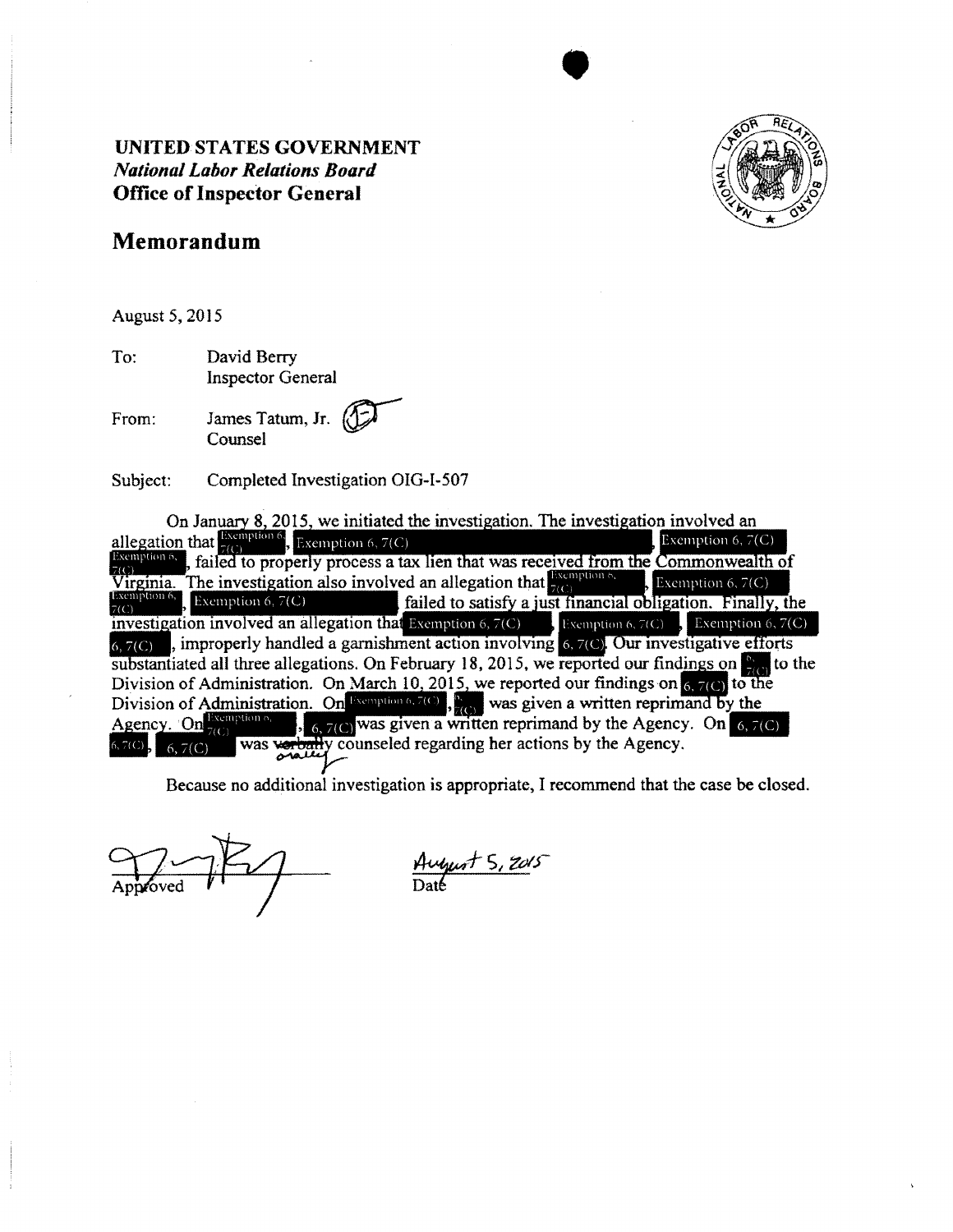

تبلغ

# **UNITED STATES GOVERNMENT**  *National Labor Relations Board*  **Office of Inspector General**

# **Memorandum**

August 12, 2015

To: David Berry Inspector General

From: James Tatum, Jr. Counsel

Subject: Completed Investigation OIG-I-508

23 2015 we initiated the investigation. The investigation involved an allegation that Exemption 6, 7(C) Exemption 6, 7(C) Region misused the Government-Owned Vehicle, and that he was involved in an accident while misusing the vehicle. Our investigative efforts did not substantiated the allegation. At the time of the accident, the subject was operating a rental car. The subject did not have a duty to use the rental car only for official business. An employee who is renting a car while on official government travel may use the car for personal business provided the employee does not charge the government for the personal portion of the use. The subject did not attempt to charge the Agency for any part of the rental and has stated that he only intends to seek reimbursement for the time that he used the rental car for official Agency business.

 $\frac{\mathcal{V} \cup \mathcal{V}}{\mathcal{V}}$  Approved  $\frac{\mathcal{V}(n)}{\mathcal{V}}$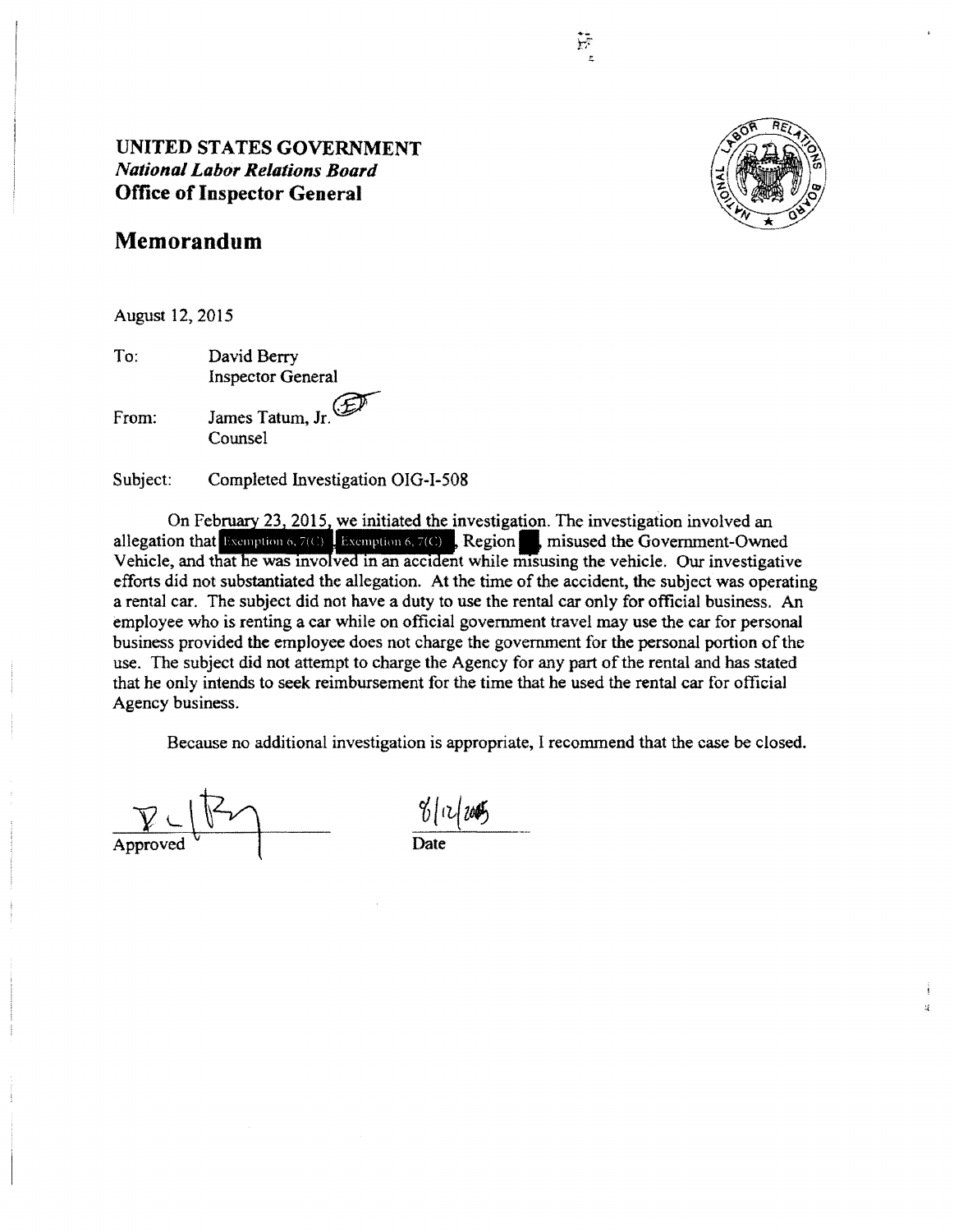

•

# **Memorandum**

June 4, 2015

To: From: David Berry Inspector General James Tatum, Jr.

Counsel

Subject: Completed Investigation OIG-I-509

On February 25, 2015, we initiated the investigation. The investigation involved an allegation that Exemption 6, 7(C) Exemption 6, 7(C) Exempt.  $6$ ,  $7(C)$  $\sum_{i=1}^{\infty}$  Exempt. 6, 7(C) Exemption 6, 7(C)  $\qquad$ , Exemption 6, 7(C) Exemption  $6, 7(C)$ , was teaching a Labor law class at the Exemption 6,  $7(C)$ a zo during work hours without proper authorization. Our investigative efforts did not egation. The subject had proper authorization and was taking approp leave for time that he missed during the work day.

Approved

 $6|5|2015$ <br>Date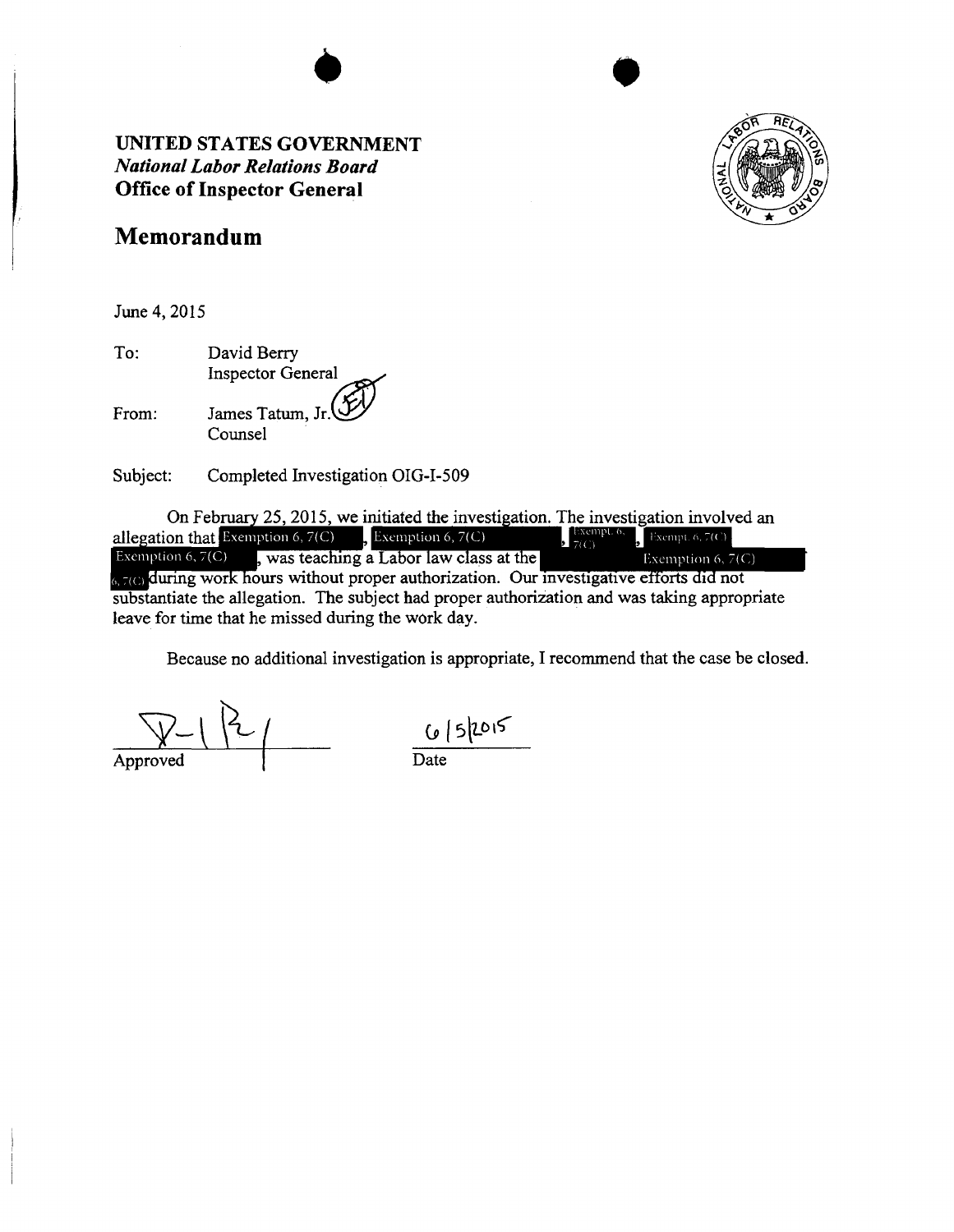#### **Memorandum**

February 16, 2016

To: File

From: D. Berry Inspector General

Subject: Completed Investigation ICO OIG-1-510

This investigation was initiated on February 25, 2015. The case involved an allegation that Exemption 6.7(C) Exemption 6.7(C) misused a Government vehicle. We  $\mathbf{F}$ : Exemption 6, 7(C)  $\mathbf{F}$  **Exemption 6, 7(C) misused a Government vehicle. We** issued a report that substantiated the allegation. The Division of Operations-Management imposed the statutory minimum discipline of a 1-month suspension. The subject then filed a grievance. In settlement of the grievance the Agency agreed to discipline the subject for negligent performance of her of her duties in lieu of misuse use of a Government vehicle and impose a 15-day suspension. The case is now closed.

 $\propto t$ 

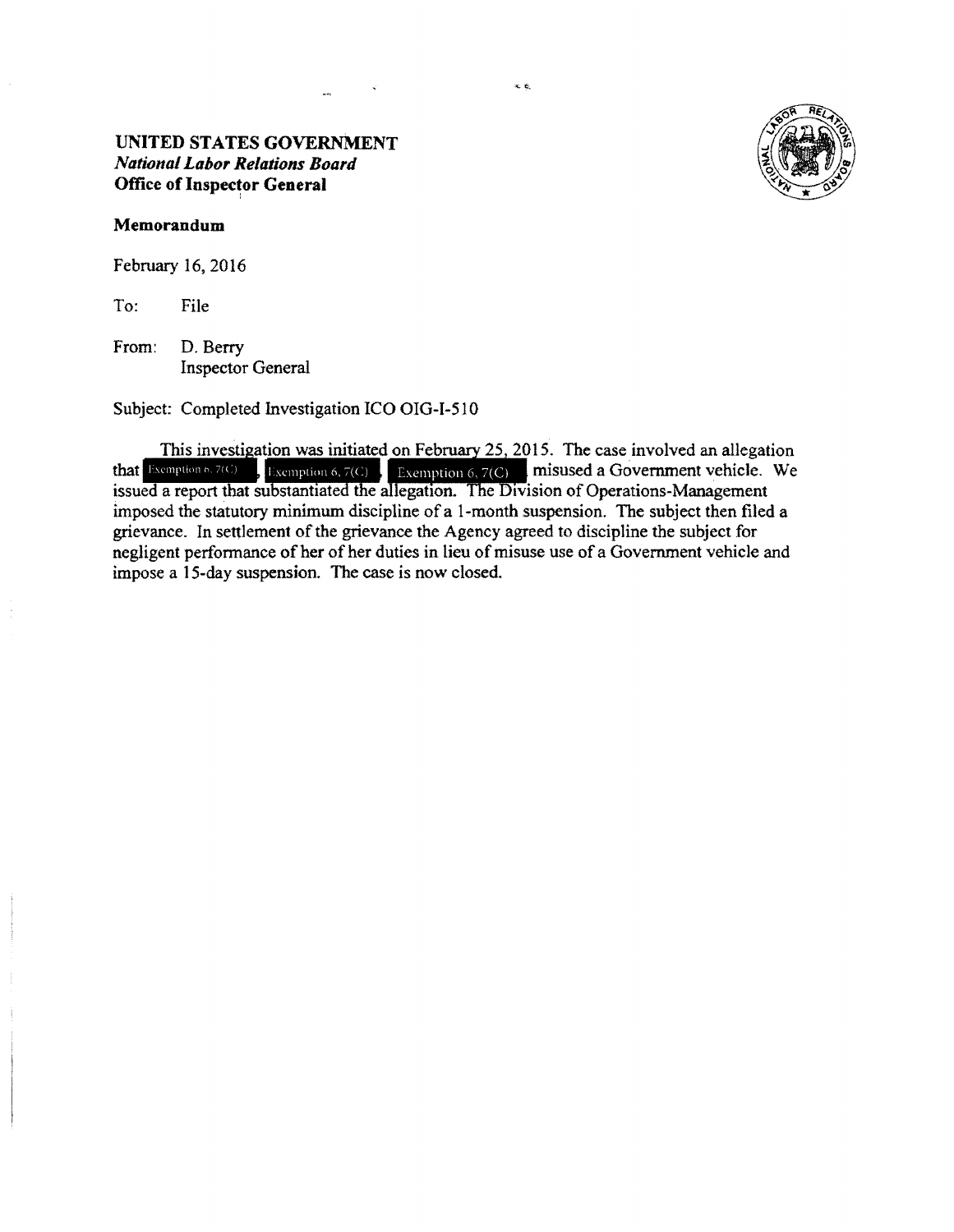

# Memorandum

January 15, 2016

To: File

From: D. Berry Inspector General

Subject: Completed Investigation ICO OIG-I-511

This investigation was initiated on April 14, 2015. The case involved an allegation that Exemption  $6$ ,  $7(C)$ Exemption 6,  $\pi$ (C) miused the Government computer and internet access by viewing sexually explicit material. On July 14, 2015, we issued a resport substanting the allegation. On Exemption 6, 7(C), the subject agreed to retire in liue of disciplinary action. The retirement was effective Exemption 6,7(C) Because no further action is necessary, the case is closed.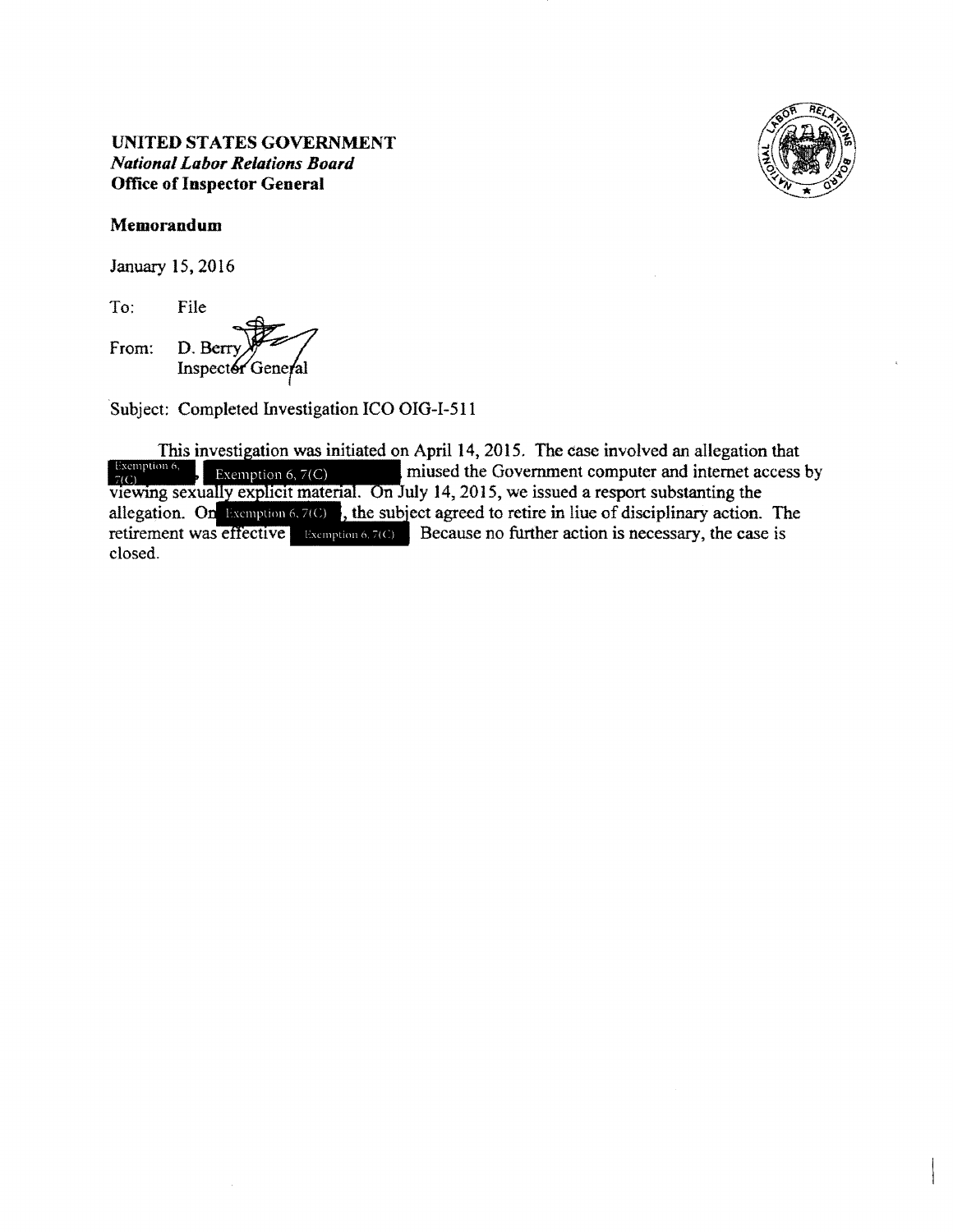

September 30, 2016

To: From: File  $\gamma Z'$ File<br>D. Berry 7 *i B*<br>Inspector General

Subject: Completed Investigation ICO OIG-1-512

This iuvesti ation was initiated on June 1, 2015. The case involved au allegation that **•1ififl&fi1i,** , Region **I,** misused a Government owned vehicle. We did not substantiate the allegation. The subject used the GOV to attend training. Additional allegations of the an improper gift to superior were not substantiated in that he manager receiving the gift was not the subject's superior at the time of the gift and the gift was not accepted in a personal capacity by the manager. Because no further action is necessary, the case is closed.

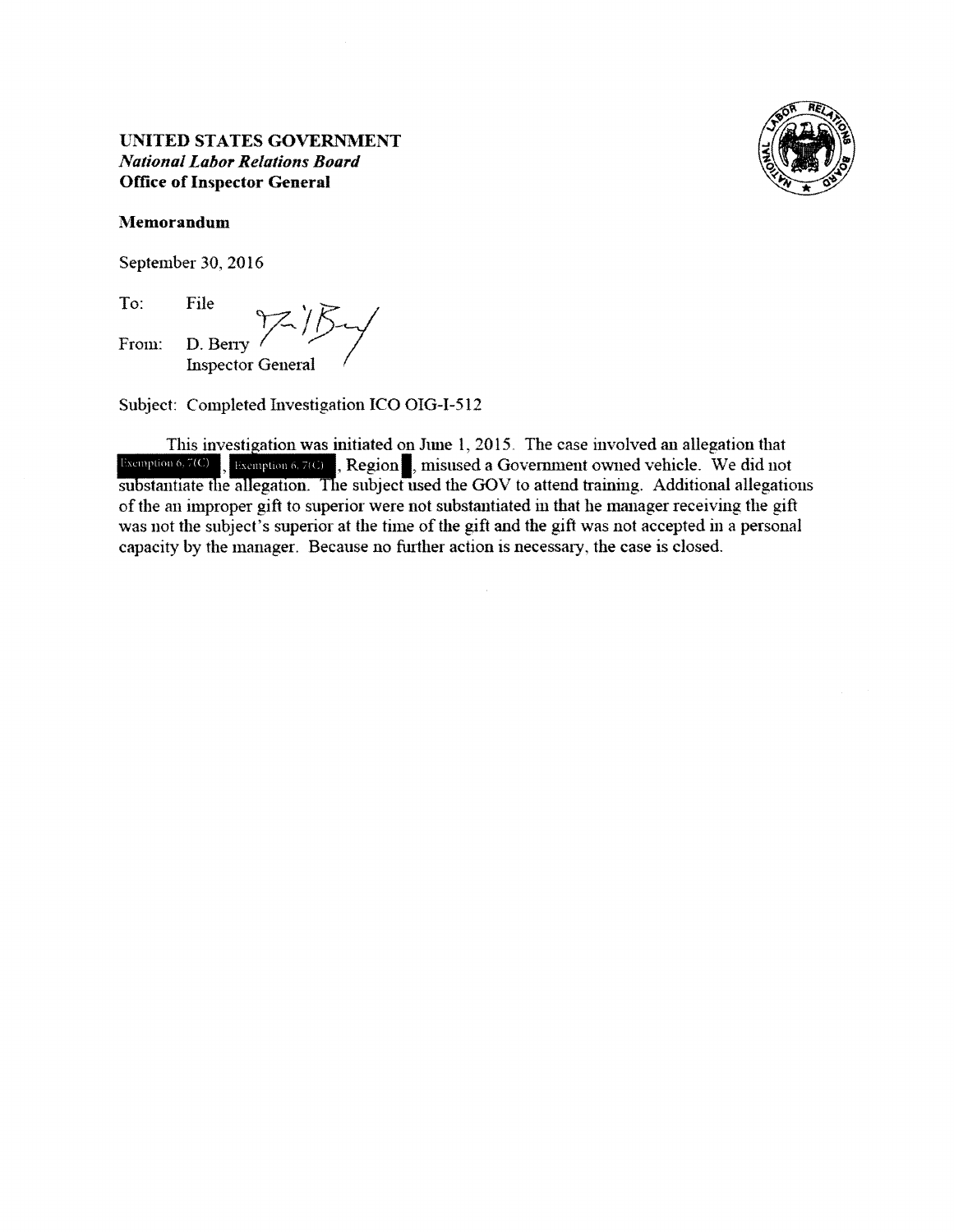

September 30, 2016

To: From: File **D.** Berry <sup>1</sup>/5 *-*

Subject: Completed Investigation ICO OIG-I-513

This investigation was initiated on June 1, 2015. The case involved an allegation that<br>Exemption 6,  $7(C)$ , Exemption 6,  $7(C)$ , Region, was in possession of a controlled<br>substance. The allegation was substantiated. The sub while she was on trial for the offense. After her conviction, she was given a last chance agreement for a period of 2 years. Because no further action is necessary, the case is closed.

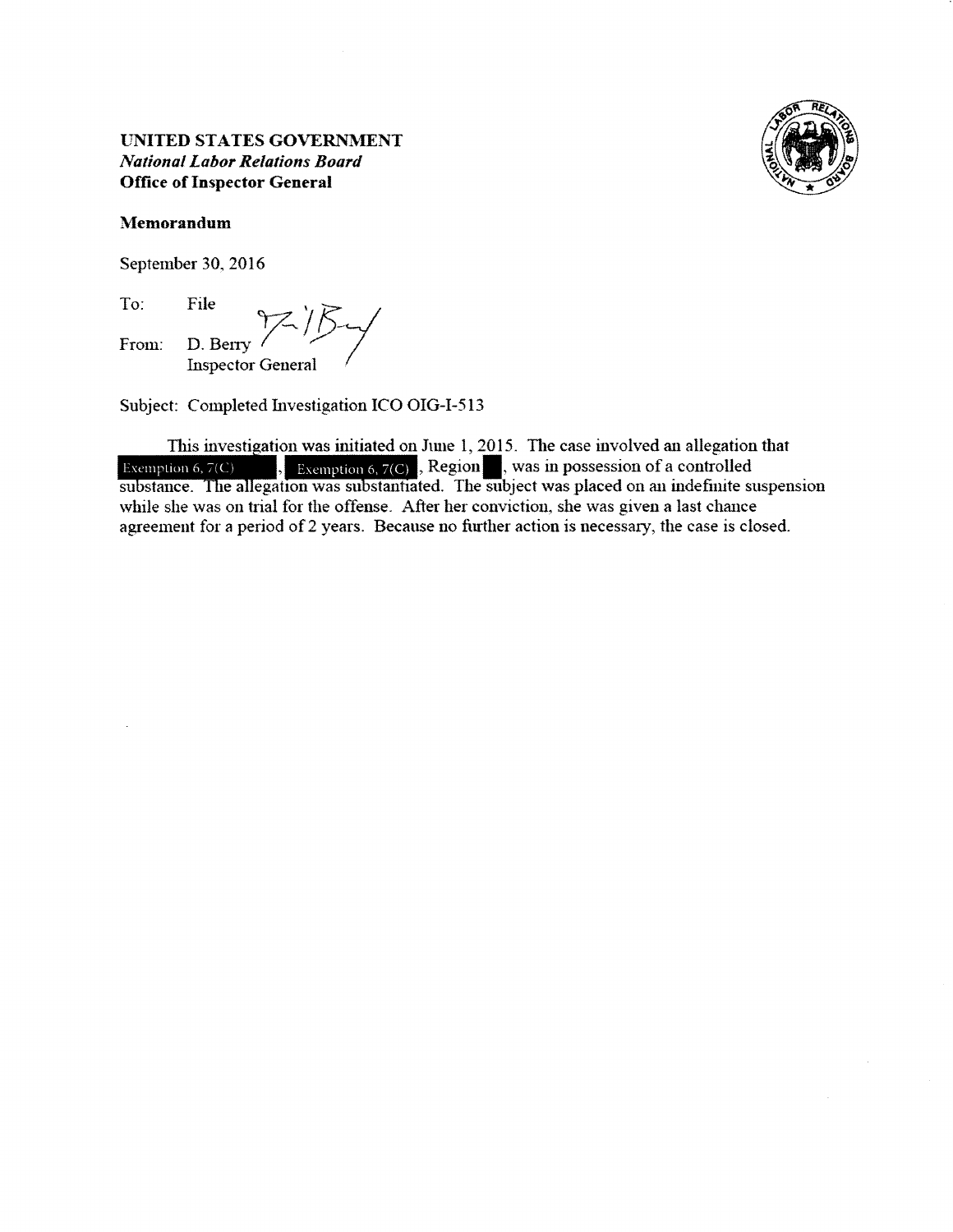

# **l\Iemorandum**

September 30, 2016

To: From: File \f 'f:: File<br>D. Berry<br>Inspector General

Subject: Completed Investigation ICO OIG-1-514

This investigation was initiated on June 1, 2015. The case involved an allegation that **Exemption 6,**  $7(C)$ **, Exemption 6,**  $7(C)$ **, Region , misused the Government Travel Card. The allegation was substantiated, and we issued a report on October 2, 2015. The subject received a** I 0-day suspenseion that was later settled as part of an agreement for a resignation in lieu of removal. Because no further action is necessary, the case is closed.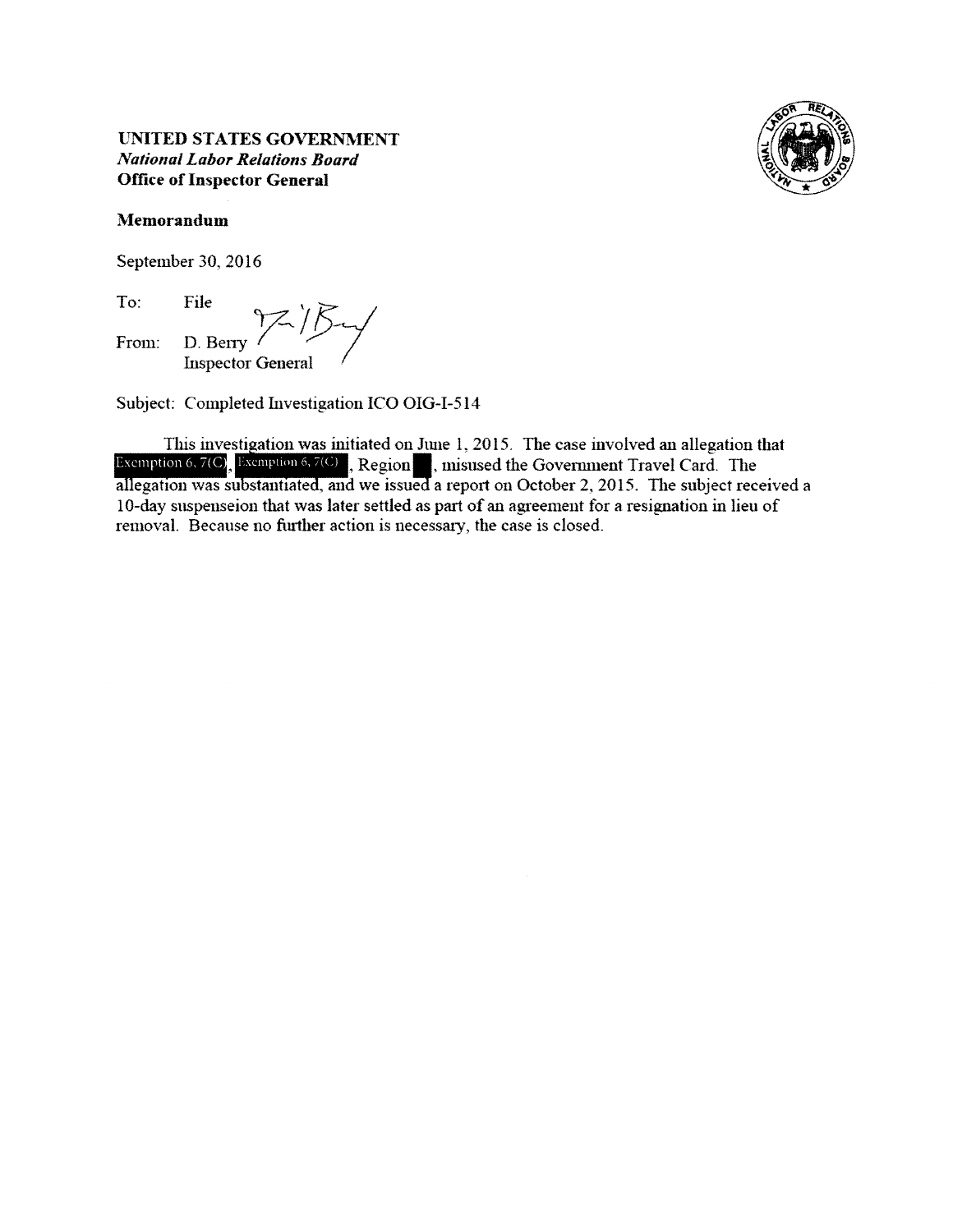

•

# **UNITED STATES GOVERNMENT**  *National Labor Relations Board*  **Office of Inspector General**

#### **Memorandum**

February 18, 2016

To: File

From: D. Berry

Subject: Completed lnvestigation ICO OIG-I-515

This investigation was initiated on June 8, 2015. The case involved an allegation that Exemption 6, 7(C)  $\int$ , Exemption 6, 7(C)  $\int$ , Region accessed the 6, 7(C) database for an unauthorized purpose. The investigation substantiated the allegation and that subject improperly provided the report to his 6,7(c) On August 27, 2015, we issued an investigative report. On Exemption 6,  $7(C)$ , the subject was removed. On Exemption 6,  $7(C)$ , an arbitrator ordered that the subject be reinstated in the position of a Exemption  $6, 7(C)$ . The case is now closed.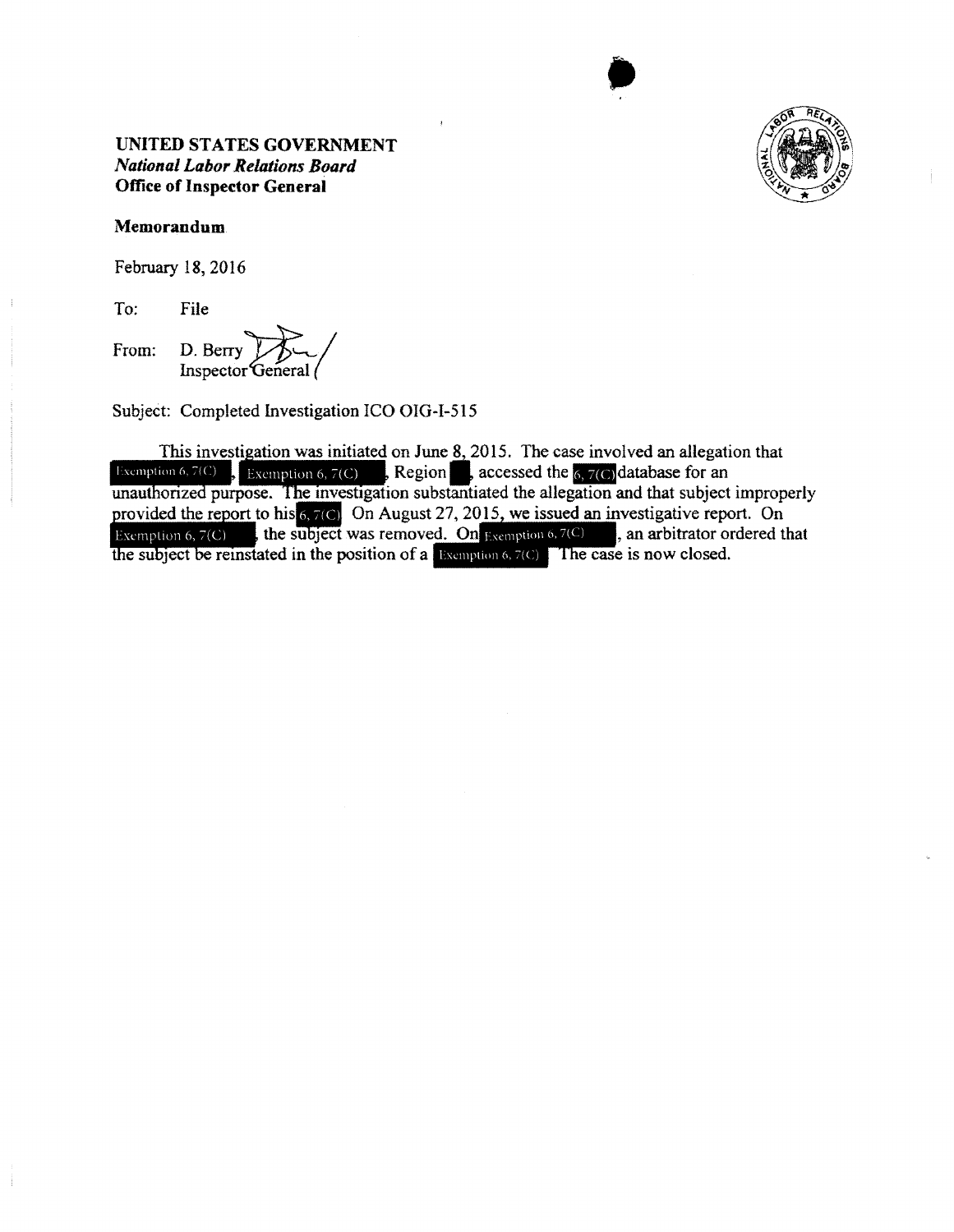

 $\bullet$ 

# **UNITED STATES GOVERNMENT**  *National Labor Relations Board*  **Office of Inspector General**

#### **Memorandum**

February 17, 2016

To: File

From: D. Berry 7

Subject: Completed Investigation ICO OIG-I-516

This investigation was initiated on August 11, 2015. The case involved an allegation that Exemption 6, 7(C) Region  $\frac{1}{2}$  Region  $\frac{1}{2}$  had a conflict of interest in the performance of his official duties because he was also the Exemption 6, 7(C) Our investigation found that, although the allegation was not substantiated, the subject violated the Government ethics regulations by soliciting donations from prohibited sources and by misusing the Government computer and time for activities related to the **Exemption 6, 7(C)** On November 11, 2015. we issued an investigative report. The report was provided to Exemption 6, 7(C)  $\mathbf{On}$  Exemption 6, 7(C) , the Board voted to suspend the subject for 30 days and provided for period of his recusal from certain cases. The Board also recouped 51.5 hours of annual leave at a rate of \$81.05. The total recovery was \$4,174.07. The case is now closed.

Exemption 7(E)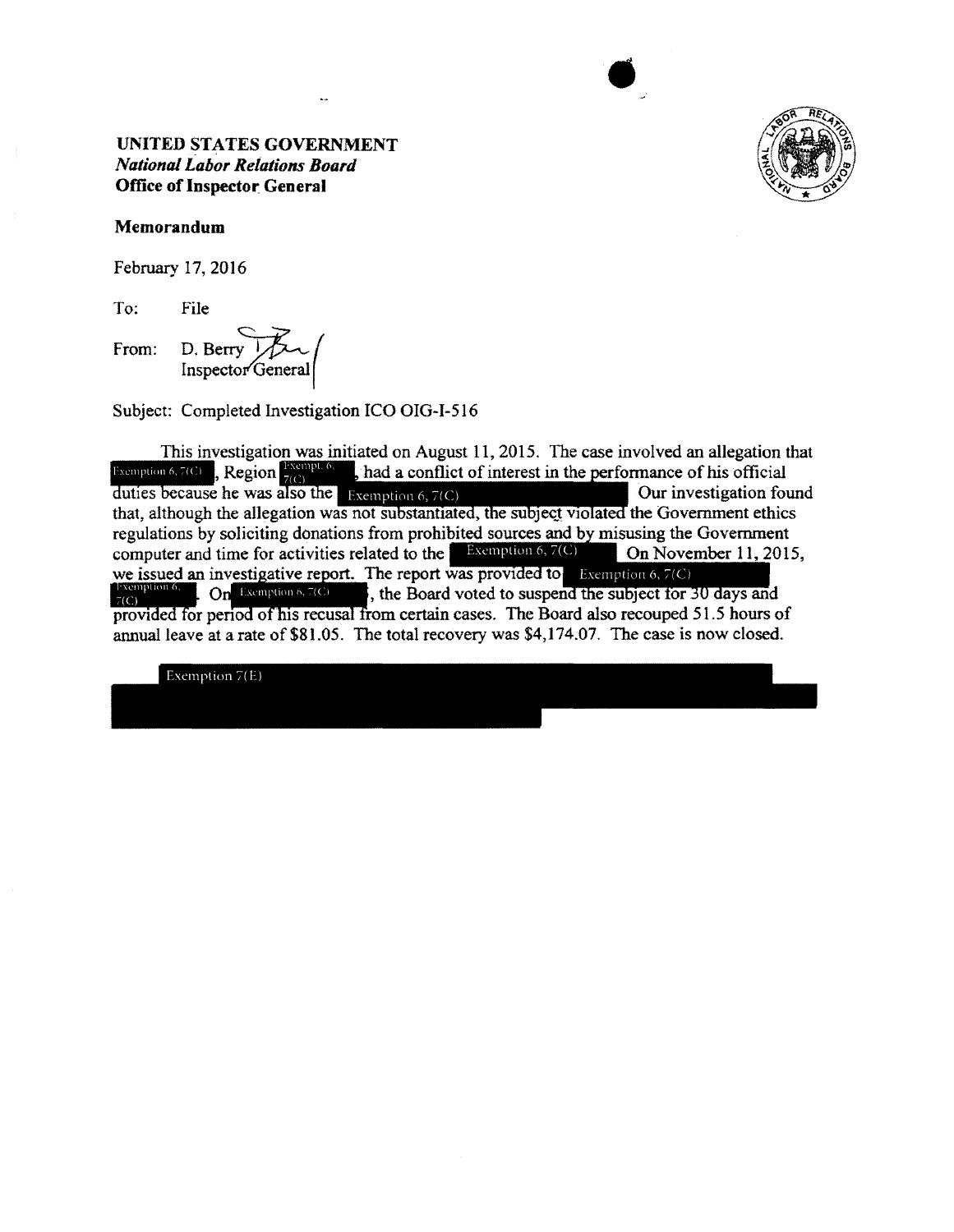

#### Memorandum

September 30, 2016

To: File From: D. Berry Inspector General

Subject: Completed Investigation ICO OIG-I-52X

This investigation was initiated on December 16, 2016. The case involved an allegation that Exemption 6, 7(C),  $\frac{1}{7(C)}$ ,  $\frac{1}{6}$ ,  $\frac{1}{7(C)}$ , used the Agency resources to view sexually explice material. During the inv  $\sqrt{\phantom{a}}$ , sused the Agency resources to view sexually explicit Thereafter, the subject was counseled and his Internent issued to the Exemption 6,  $7(C)$ access was restricted. Because no further action is necessary, the case is closed.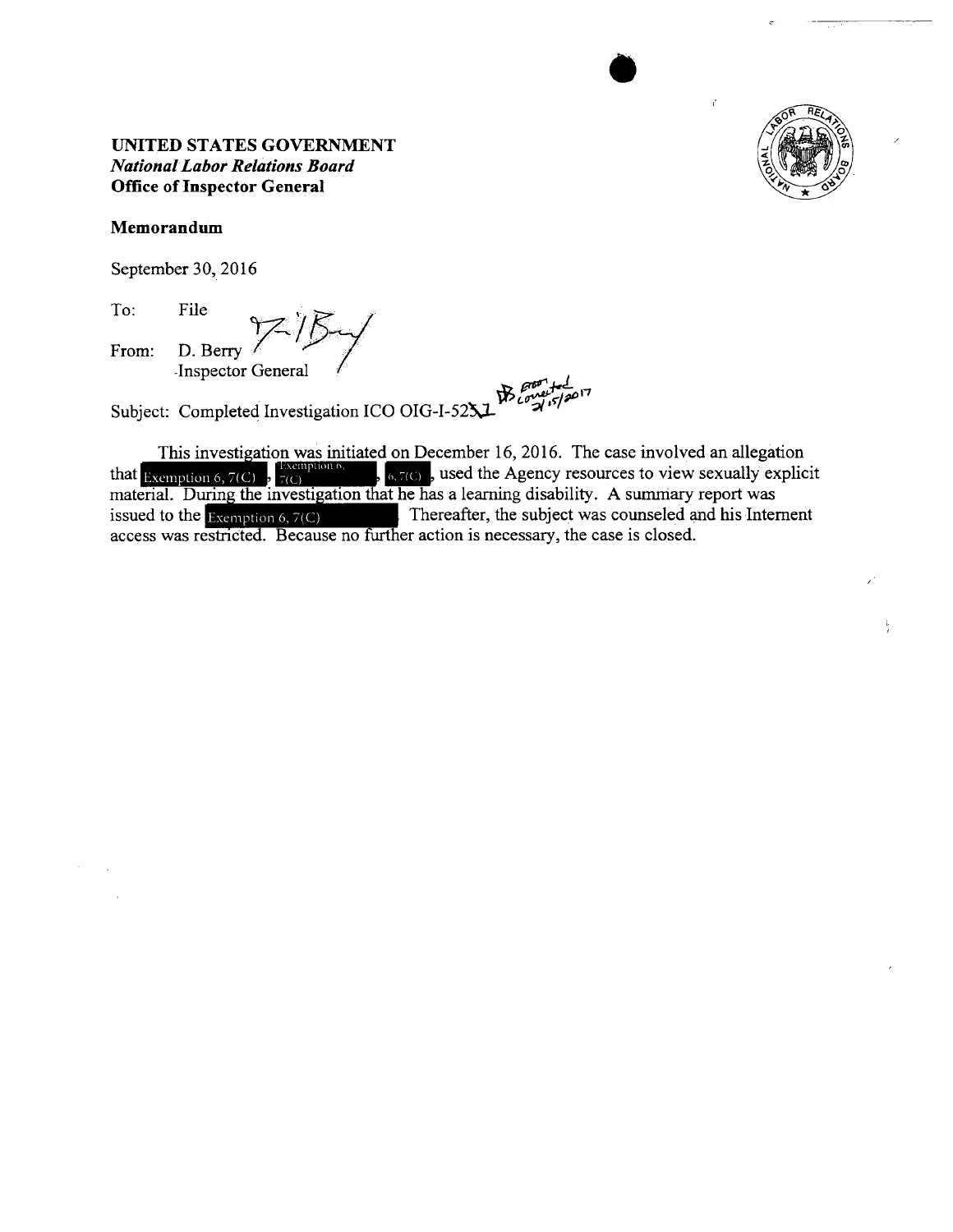

September 30, 2016

To: From: File ,, *'R:*  File  $\gamma$ <sup>/</sup>/ $\gamma$ <sup>/</sup>/ $\gamma$ Inspector General

Subject: Completed Investigation ICO OIG-I-524

This investigation was initiated on April 21, 2016. The case involved an allegation that Subject: Completed Investigation ICO OIG-I-524<br>
This investigation was initiated on April 21, 2016. The case involved an allegation that<br>  $\frac{1}{7}$ (c), Exemption 6, 7(C), Region, made a false statement regarding her time a subject agreed to retire in liue of disciplinary action. Because no further action is necessary, the case is closed.